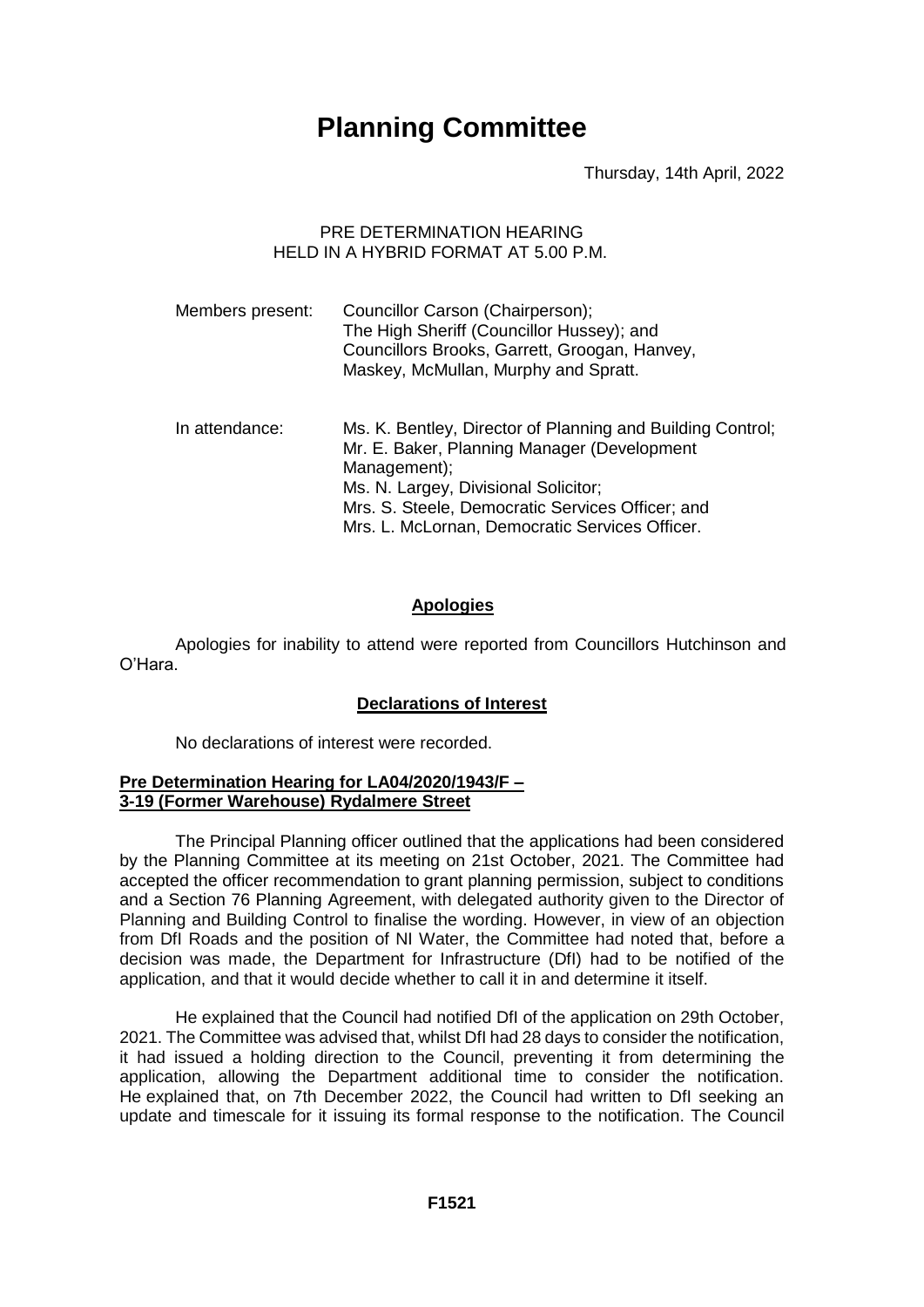#### **Planning Committee, Pre Determination Hearing, Thursday, 14th April, 2022**

highlighted the delays to the applicant and that the process was negatively impacting on the Council's own performance in processing the Major application.

The Members were advised that, following further written representations and a meeting between the Planning Service and DfI, the Department finally provided its response to the notification on 23rd March, 2022, five months following the original notification. DfI had confirmed that it was not calling in the application and that it was being returned to the Council for a decision. The Principal Planning officer outlined that no explanation had been provided by the Department as to the reason for the five month delay.

The Committee was reminded that, following return of the application to the Council for a decision, Regulation 7(1) of the Planning (Development Management) Regulations (Northern Ireland) 2015 required that the Council hold a Pre-Determination Hearing to give the applicant and interested parties an opportunity to appear before and be heard by the Committee. He reiterated that a decision on the applications would not be made at the Pre-Determination Hearing, but that the Committee would be asked for its consideration at the subsequent Special Meeting to be held later that evening.

The Principal Planning officer outlined the details of the application to the Committee.

He explained the main issues which had been considered in the assessment of the case, including:

- the principle of housing at the location;
- the impact on Built Heritage and Archaeological interests;
- the design and layout of the proposal:
- transportation:
- the impact on amenity of nearby residents and businesses;
- waste management;
- drainage and flood risk;
- the consideration of Developer Contributions

The Members were advised that the site was located within the development limit of Belfast in the BUAP 2001 and Draft BMAP 2015 (dBMAP, both versions) and it was un-zoned, white land in both versions of dBMAP.

He outlined that the site was located within a draft Area of Townscape Character (BT041 Donegall Road (Village)). As the site was within the development limit, and taking into account the site context and that the proposal would bring the Listed Buildings back into viable use, the principle of housing at the site was considered acceptable, subject to the consideration of other regional planning policies.

The Committee was advised that DfC HED, DAERA NIEA, Northern Ireland Housing Executive and NI Water had no objections to the proposal subject to conditions. DfI Roads had concerns regarding road safety and traffic progression as a result of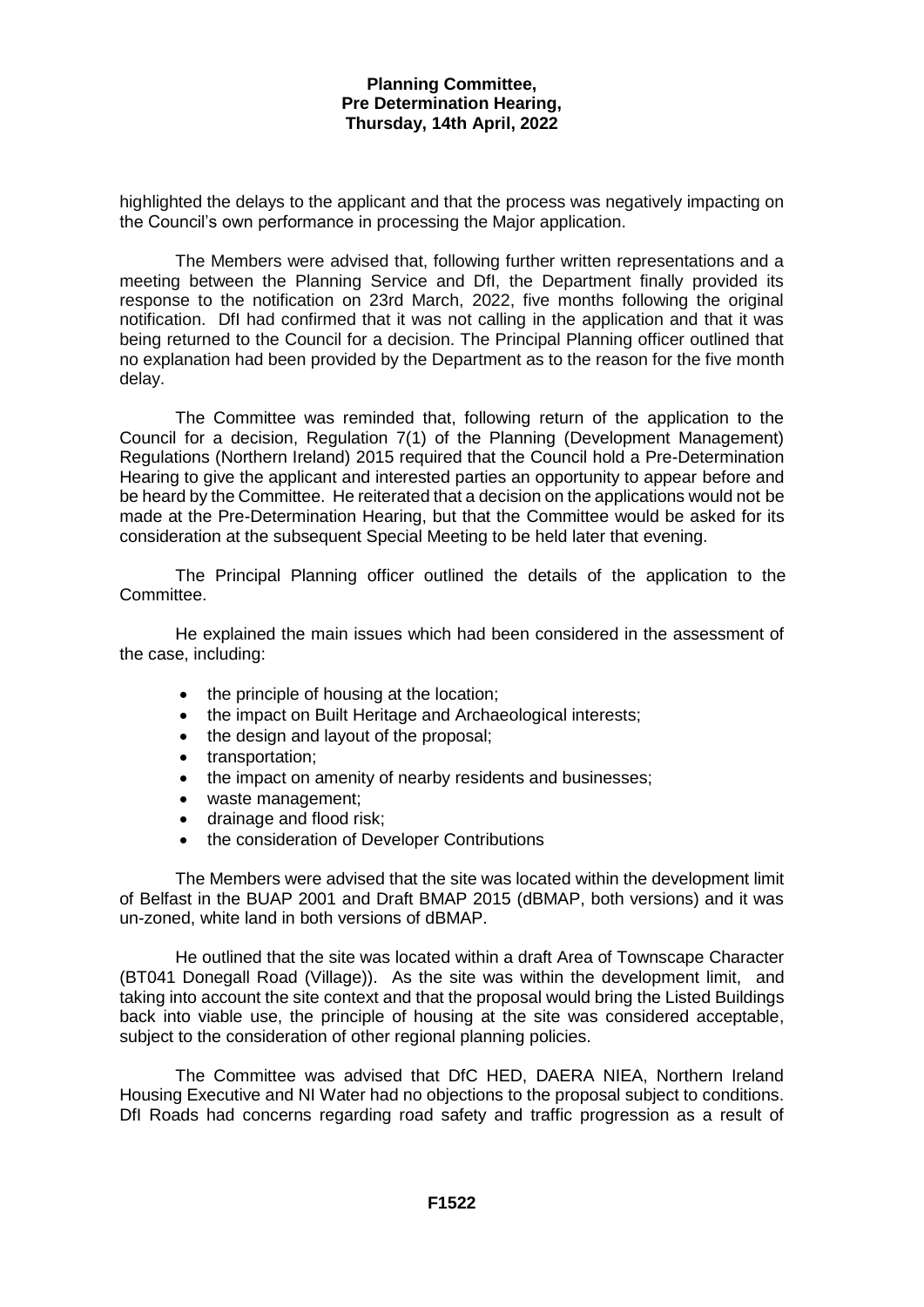#### **Planning Committee, Pre Determination Hearing, Thursday, 14th April, 2022**

insufficient parking. However, it had also provided conditions and informatives should the Council view that the development was acceptable.

The Committee was advised that the concerns which had been raised by DfI Roads about insufficient parking, traffic progression and road safety should be balanced against the characteristics of the site, its sustainable location and the significant benefits of the scheme, notably that it would bring the important listed buildings back into viable use, deliver much needed affordable housing and that it would have regeneration benefits for the area.

The Members were advised that 29 representations had been received, the majority of which were received prior to the change in proposed tenure of the development to affordable housing. However, he drew the Members' attention to some recent objections and letters of support within the Case officers report. The Late Items pack also included a further objection from a resident who had previously objected. She wished to reiterate her concerns regarding parking in the area.

The Chairperson welcomed Mr. B Dickson BEM, Chair of the Blackstaff Residents Association, who was objecting to the application, to the meeting.

Mr. Dickson advised the Committee that his overriding concern was that it would add to the existing parking problems in the area. He explained that South City Community Resource Centre had demonstrated very clearly the parking problems through a number of photographs taken at different times during the day and also that emergency and service vehicles found it difficult, and at times impossible, to drive through the streets. He stated that, in HMOs, there tended to be more than 1 tenant with a car.

He added that residents were also concerned about an additional planning application which had been submitted for the bottom of Rydalmere Street and Empire Street, for a further 97 apartments.

He added that there was no guarantee under the points system that the social housing units would be allocated to local residents.

He advised the Committee that the Blackstaff Residents' Association regretted that they had not been consulted about the plans by the developer. Mr. Dickson explained that while the application might improve the appearance of the listed building, it would create greater problems for the area. He outlined that the structure of the building was one of legacy and that it reflected the great clothing industry that once existed in the area. He suggested that, with the present supply and trading problems due mostly to the war with Ukraine and Russia, there might be an opportunity for the UK government to support the reuse of such old factory buildings to develop home industry.

Mr. Dickson added that the Blackstaff Residents Association felt that the structure should remain the same, with no added extensions, and that any proposed use for the building should not considerably add to the parking problems in the area.

The Chairperson thanked Mr. Dickson for his contribution.